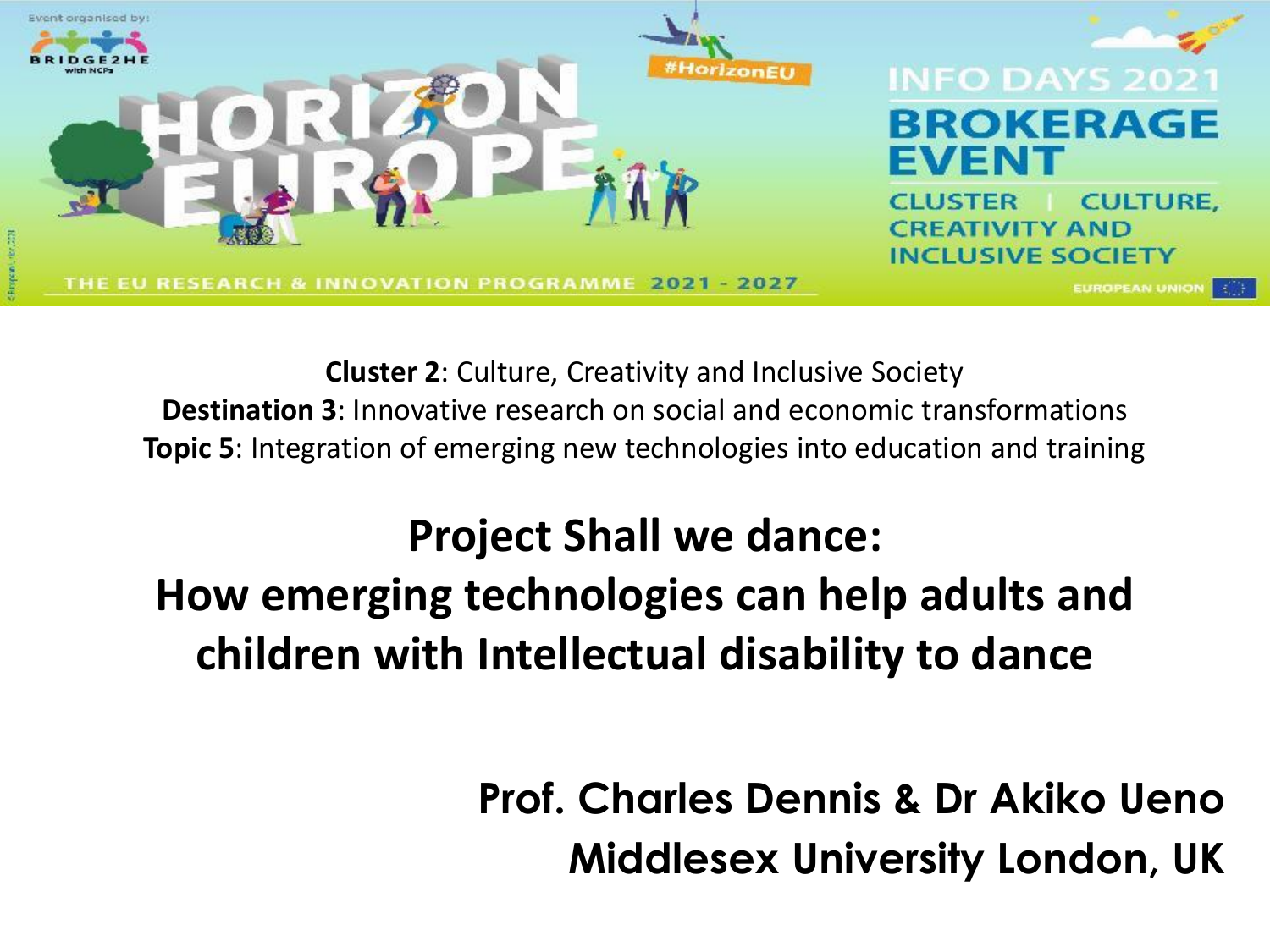# **Our project idea**



- Project **'Shall we dance'** investigates to what extent emerging technologies (i.e., robot, AI, augmented, mixed and virtual realty) can be incorporated into dance education and training of adults and children with intellectual disability in order to provide more learning opportunities for them, and foster their confidence, concentration, independence, teamwork, interaction with non-disabled people and ultimately their well-being and increase a chance of getting paid work.
- **Middlesex University** is the **PL** for Chanse.org ("Transformations: Social and Cultural Dynamics in the Digital Age", co-funded by the European Union's Horizon 2020 Framework Programme, pending), and coordinated a

(06/08/2021) consortium of 7 international partners.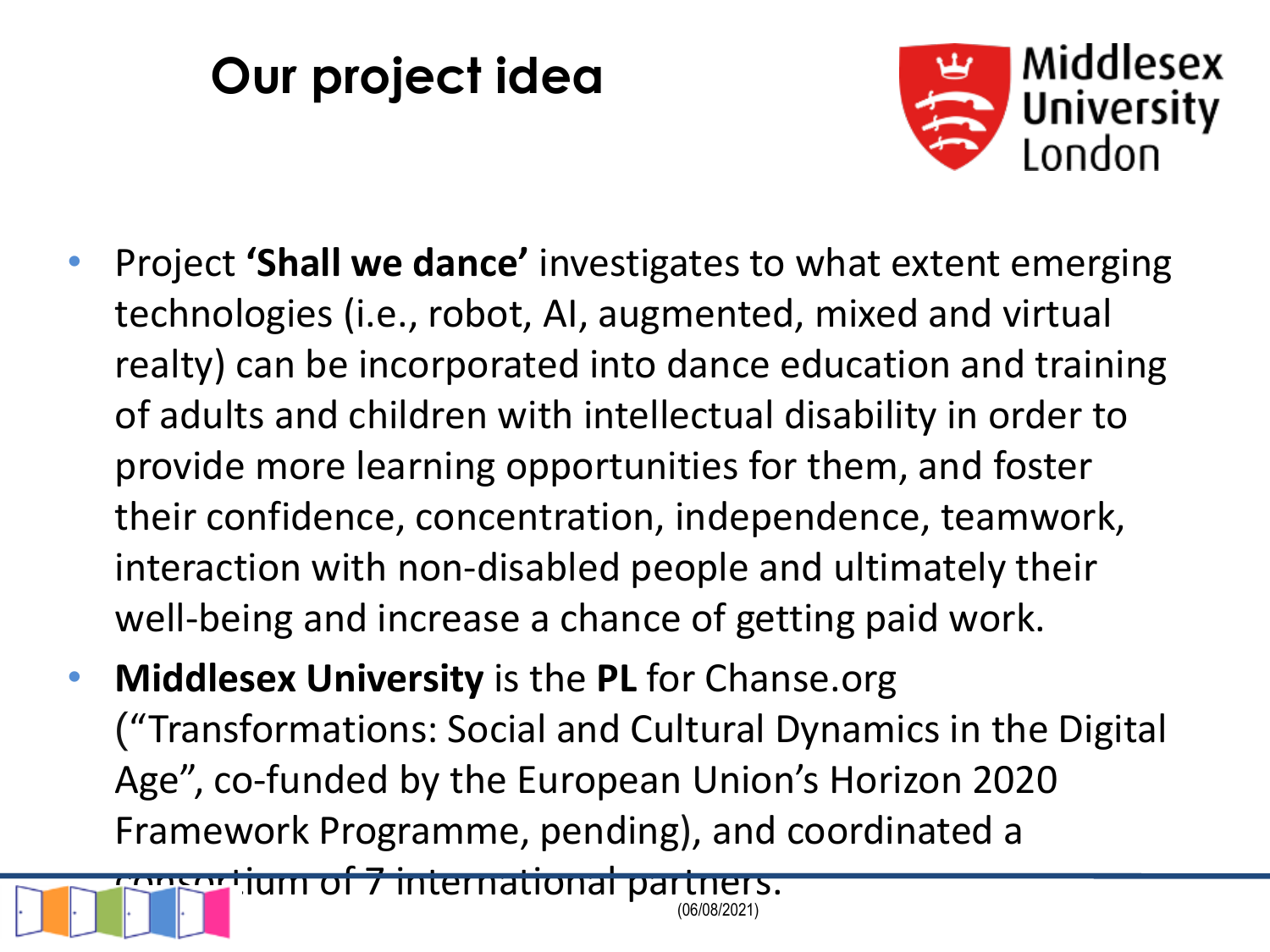### **Cluster 2, Destination 3, Topic 5**



- **Present consortium**: experts in robotics, artificial intelligence, augmented, mixed and virtual reality, and educational psychology in intellectual disabled children.
- **Looking for partners**: expert in (1) dance education in intellectually disabled people, and (2) art and design by incorporating art and design into these technologies to create visually appealing, original, and user-friendly and interactive environments for intellectual disabled adults and children.
- **Keywords:** emerging technologies, intellectual disability, dance education and training